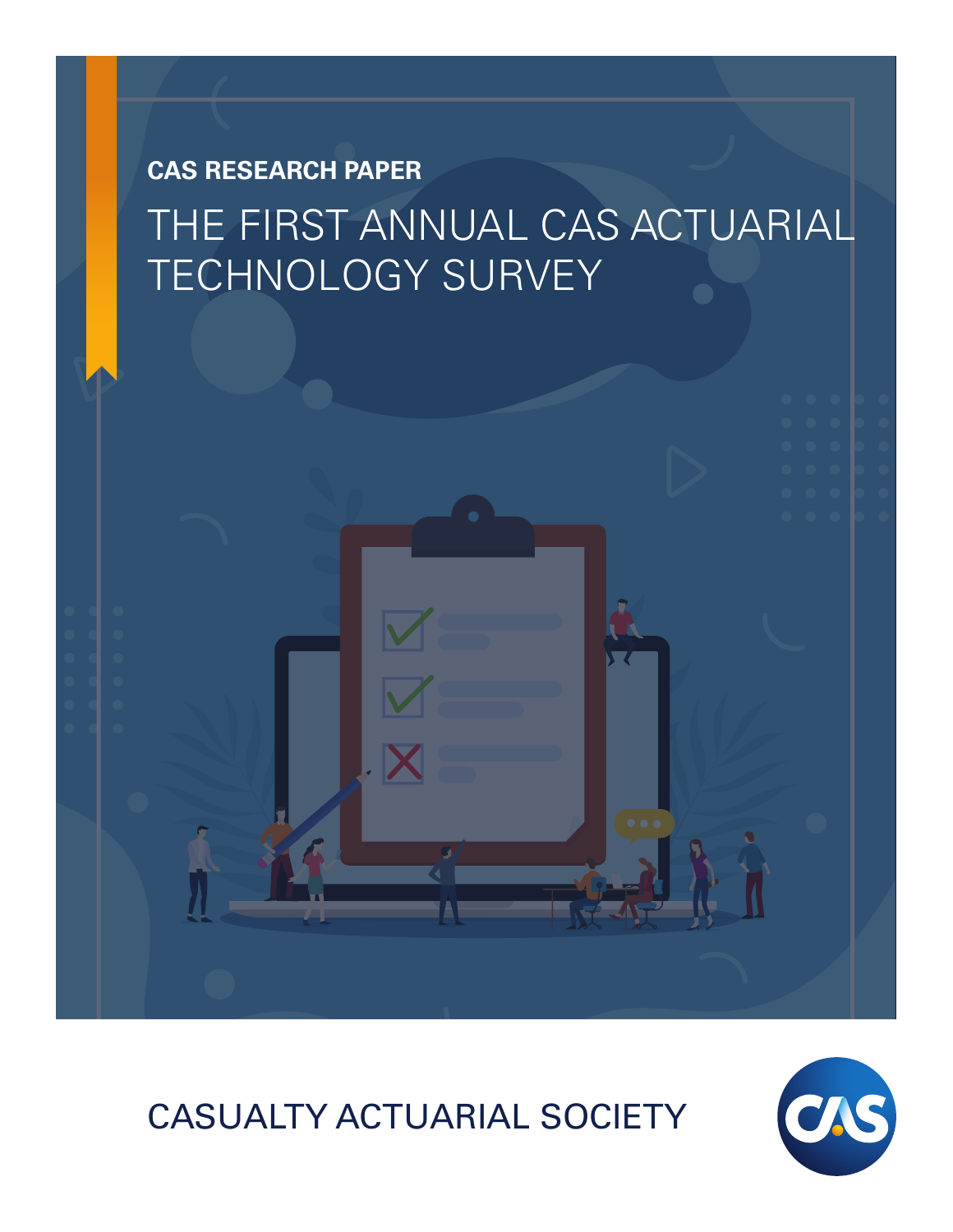This study is for informational purposes only and should not be construed as professional or financial advice. The CAS does not recommend or endorse any particular use of the information provided in this study. The CAS makes no warranty, express or implied, or representation whatsoever and assumes no liability in connection with the use or misuse of this study.

© 2022 Casualty Actuarial Society. All rights reserved.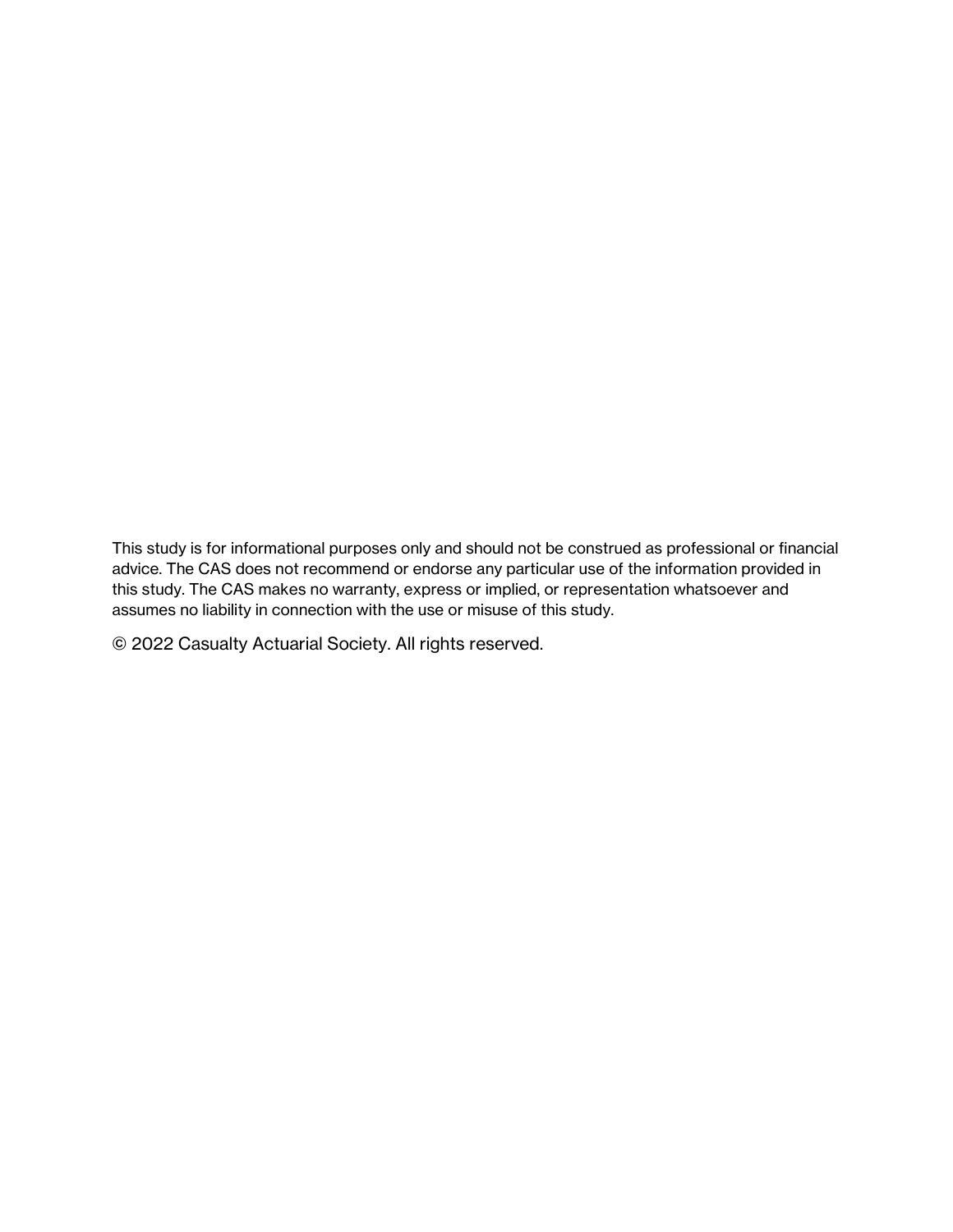# The First Annual CAS Actuarial Technology Survey

Actuaries are clever people who have impressive mathematical skills and experience. However, they cannot generate results without assistance from technology. A wide range of software tools allow actuaries to carry out calculations on large and small data sets; to store, extract, and transform information; and to generate output that may be shared with their stakeholders. Actuaries use these tools to implement a broad range of techniques, from classic methods such as chain-ladder reserving to more recently established predictive analytics methods like decision trees or deep learning.

But how is all of this being done? In the summer of 2021, the Casualty Actuarial Society (CAS) conducted the first of what we hope will be an annual survey on technology used by actuaries. A total of 1,294 responses were received from members and from candidates still sitting for exams. We asked respondents about which tools they use, their self-reported proficiency levels, the barriers they experience, which techniques they apply, and in which areas they would like to improve.

This paper will walk through results in detail. Key observations can be summarized as follows:

- Excel continues to be actuaries' most widely used software tool, with more than 94.3% of respondents reporting that they use it at least once a day.
- With that understood, most actuaries (92.3%) use more than one tool.
- Actuaries want to increase their proficiency in R (47.2%), Python (39.1%), SQL (30.8%), and Excel (26.0%).
- No tool had more than 50% of respondents indicating that they wanted to increase their proficiency.
- Time is the greatest barrier to learning new technology. (80.5% of respondents felt so.)
- Newer analysis methods such as tree-based algorithms and artificial intelligence (AI) are not widely used (16.5% and 7.0%, respectively).

### **1 Demographics**

The survey asked questions about age, designation, type of employer and other demographics. Although these data may give a general sense of what a typical respondent may look like, survey participants showed a wide range of characteristics (Figure 1.1).

A plurality of respondents are in their 30s, but the second largest group is those 30 and younger. The number of respondents older than 40 decreased for older groups.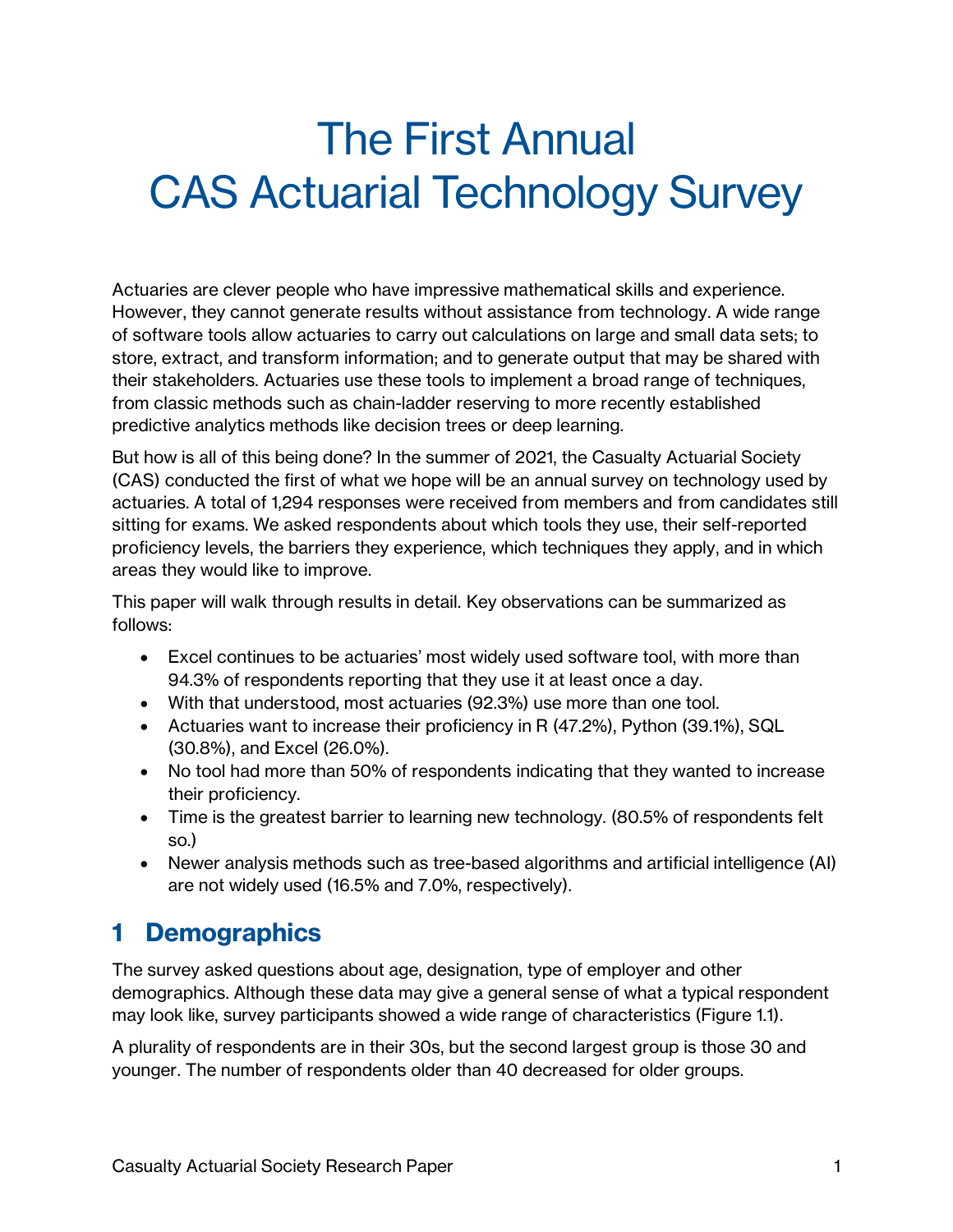

**Figure 1.1.1 Age of Respondents (Non-responses removed)**

Respondents are overwhelmingly Fellows (Figure 1.2). This is not surprising, since Fellows may be most motivated to respond, having already shown engagement to the CAS through their commitment to the exam process. We are happy to see that some of our candidates took time to share their experiences and thoughts, and we hope their participation increases in future surveys.



**Figure 1.2 Designation of Respondents**

Most of the respondents have been practicing for more than 20 years, but there was a meaningful volume of response from actuaries closer to the start of their careers (Figure 1.3).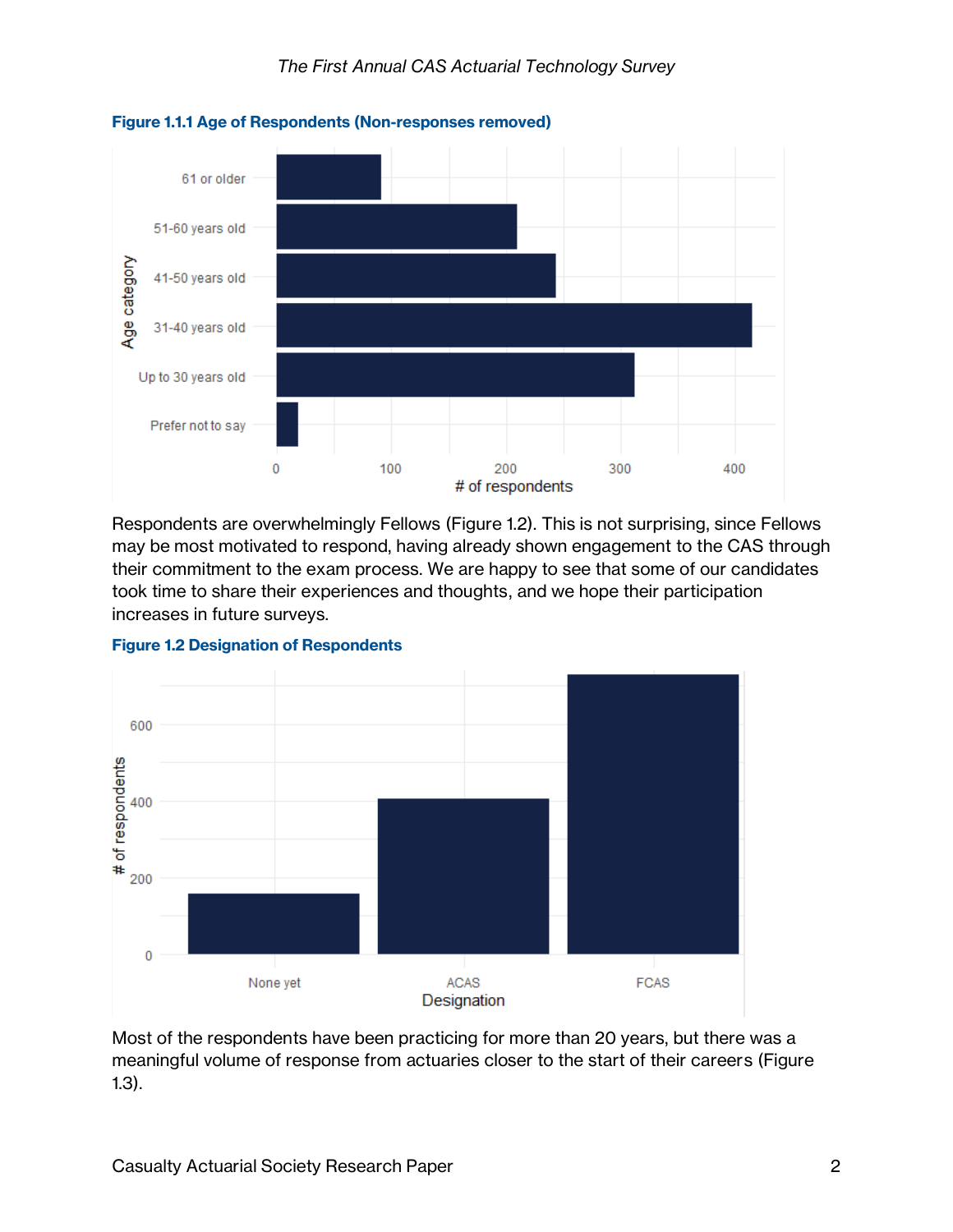

#### **Figure 1.3 Years of Experience (Non-responses removed)**

Consistent with overall CAS member numbers, most survey participants are based in the United States, but we were pleased to receive responses from around the world (Figure 1.4). Respondents choosing "Other" are largely made up of actuaries practicing in Bermuda.

**Figure 1.4 Location of respondent (Non-responses removed)**



It should be no surprise that most respondents work for insurance companies (Figure 1.5). Consulting firms are a distant second place.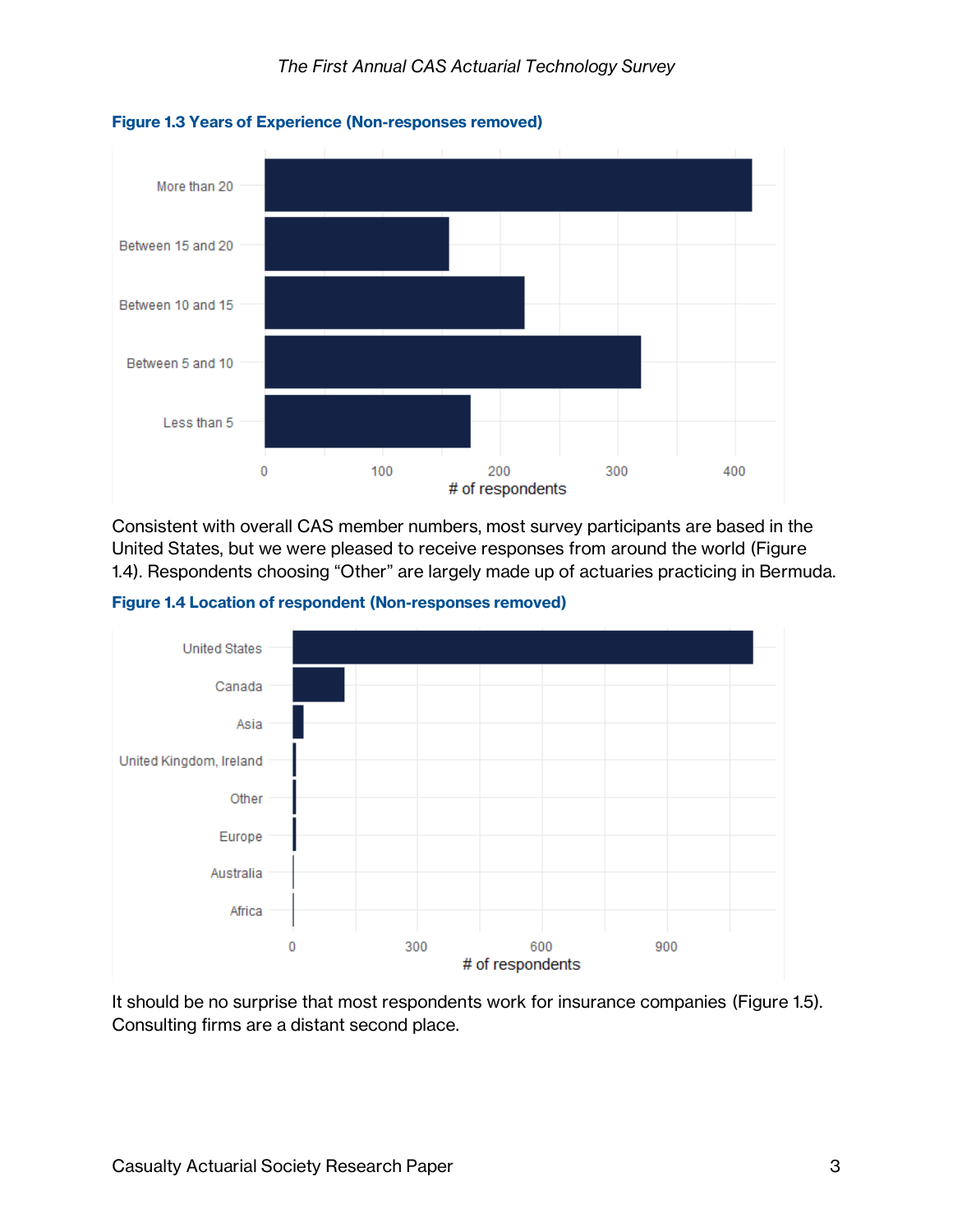



The size of respondents' actuarial departments varied widely, with a notably bimodal distribution (Figure 1.6). Respondents are just as likely to work for a company with five or fewer actuaries as to be employed by an organization with 51–200 actuaries.

**Figure 1.6 Number of actuaries at respondents' organizations (Non-responses removed)**

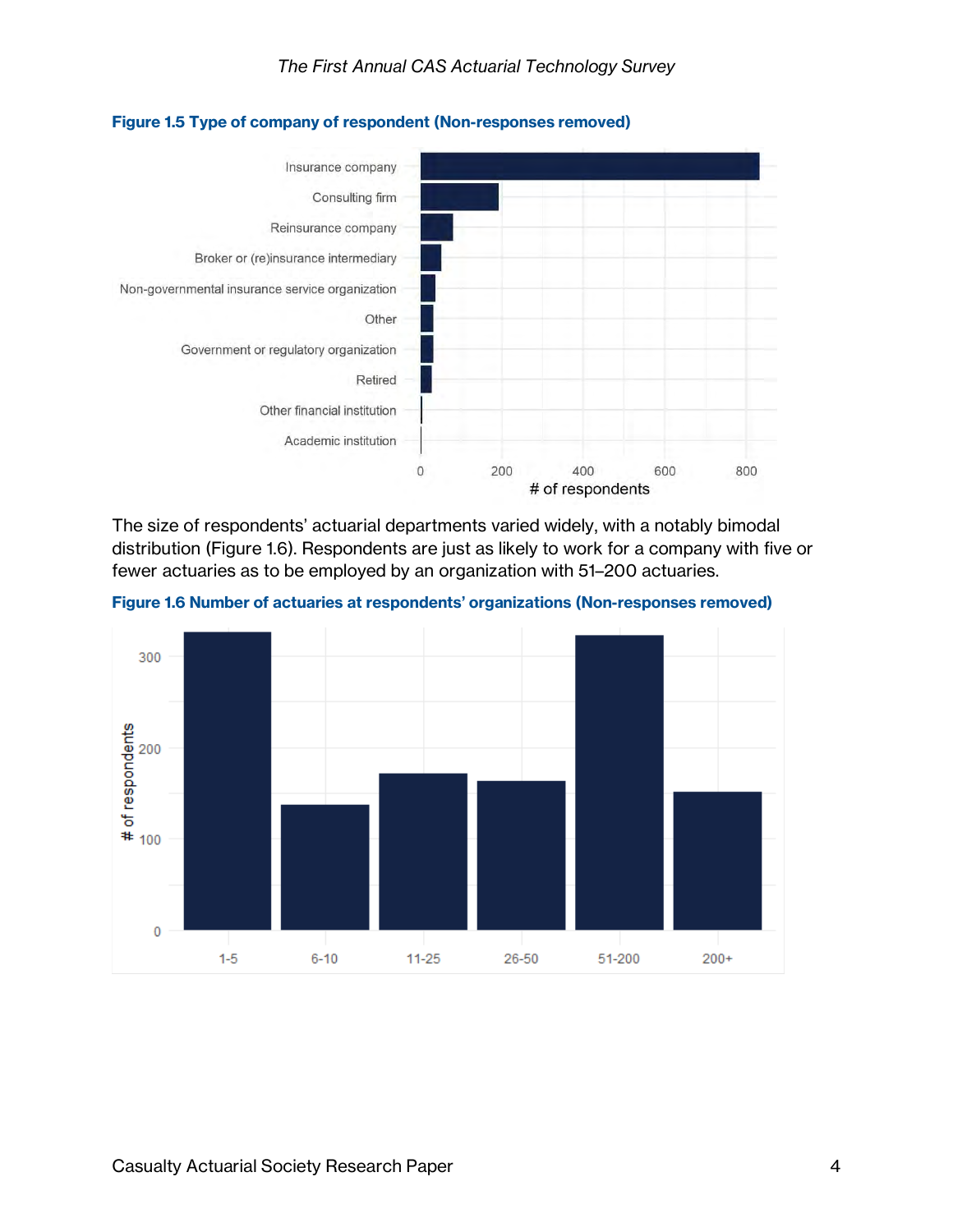### **2 Tools**

Our survey begins by asking what tools actuaries are using and with what frequency, including:

- R
- Excel
- Other spreadsheet tools such as Google Sheets
- SAS
- Python
- Data visualization tools such as Tableau
- MATLAB/Octave (in the displays below, we refer to this option as "MATLAB" for short)
- Business intelligence dashboarding tools such as Power BI
- SQL

We acknowledge that this list is not – and cannot be – exhaustive. To gain additional context, we asked respondents for suggestions about other tools could be included. The 10 most common are shown in Figure 2.0.

#### **Figure 2.0 Other tools commonly used**

| <b>Software</b> | <b>Number of</b><br>mentions |
|-----------------|------------------------------|
| Emblem          | 48                           |
| ResQ            | 46                           |
| Igloo           | 30                           |
| Alteryx         | 29                           |
| Access          | 25                           |
| Arius           | 23                           |
| Radar           | 19                           |
| <b>VBA</b>      | 18                           |
| <b>MetaRisk</b> | 14                           |
| Julia           | 13                           |

We had assumed that VBA would come under the general heading of Excel and that a database management program like Access would be included under SQL. We will ensure that this is made explicit in future surveys. Many of the other suggestions, including Arius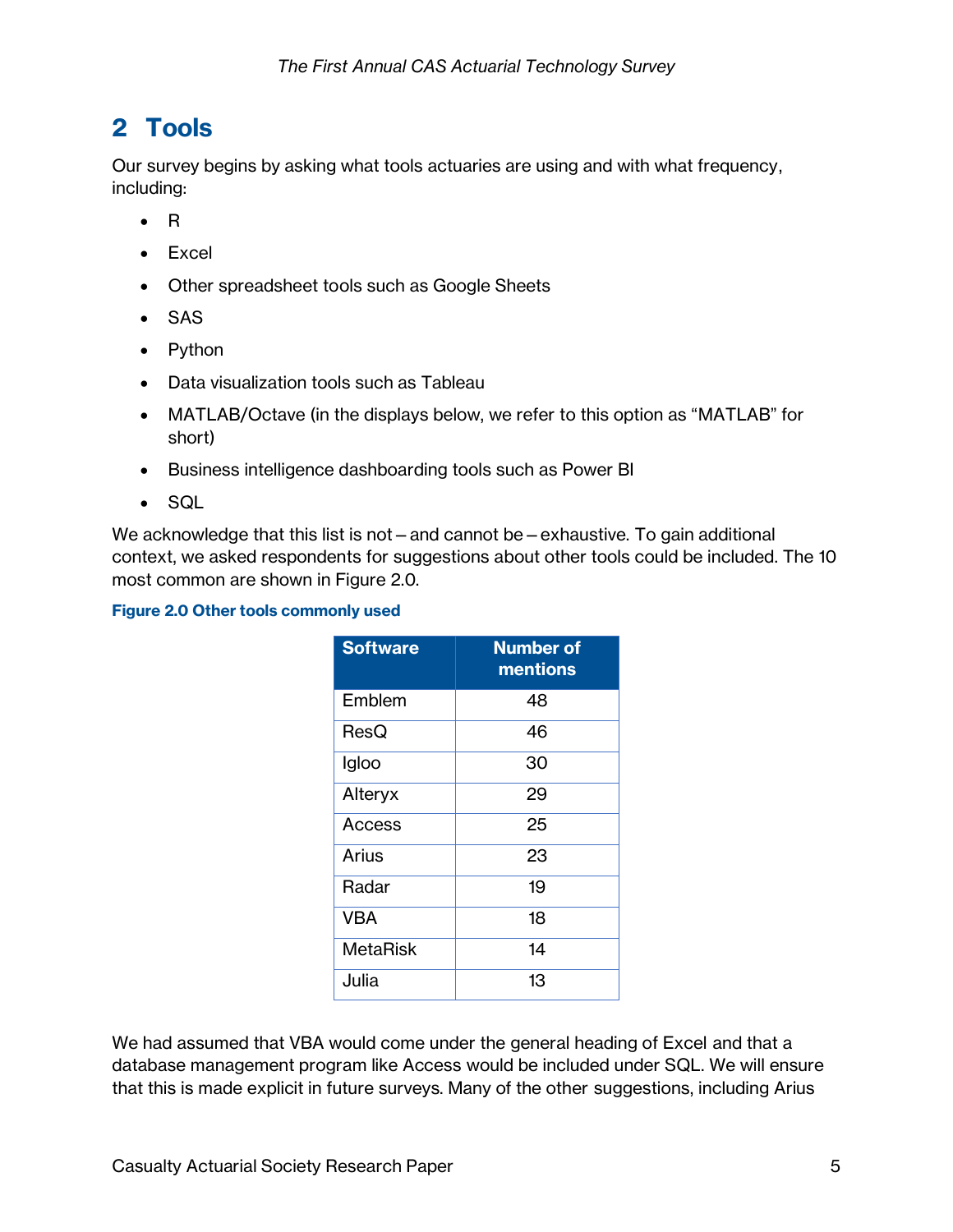and MetaRisk, are written with an actuarial end user in mind. We recognize that these tools have a large user base, and we would like to know more about where and how they are being used. However, producing an inventory of all such tools on the market is inherently challenging. In future surveys, we may add appropriate examples of third-party actuarial software as well as an option to indicate specific products.

#### **2.1 Frequency of use**

In terms of the frequency of use for various tools, Figure 2.1.1 shows a result that is unlikely to surprise anyone. With results arranged in ascending order by the number of respondents who marked "Not at all," Excel comes out as the most frequently used tool, with only four respondents indicating that they do not use Excel at all. Moving down the list, SQL appears at number two, though with a substantially increased number of "Not at all" responses. Notably, SAS has more users than Python.



#### **Figure 2.1.1 Tools' frequency of use**

We may ask whether these trends are a function of respondents' ages or designations. Figure 2.1.2 shows the relative portions of usage frequency by tool and age. Note that the scale of the axis has changed from a count of responses to a percentage of the total within each age and designation category. (See Figure 2.2.1 for the total number of respondents within each category.) A vertical line has been drawn at 50 percent.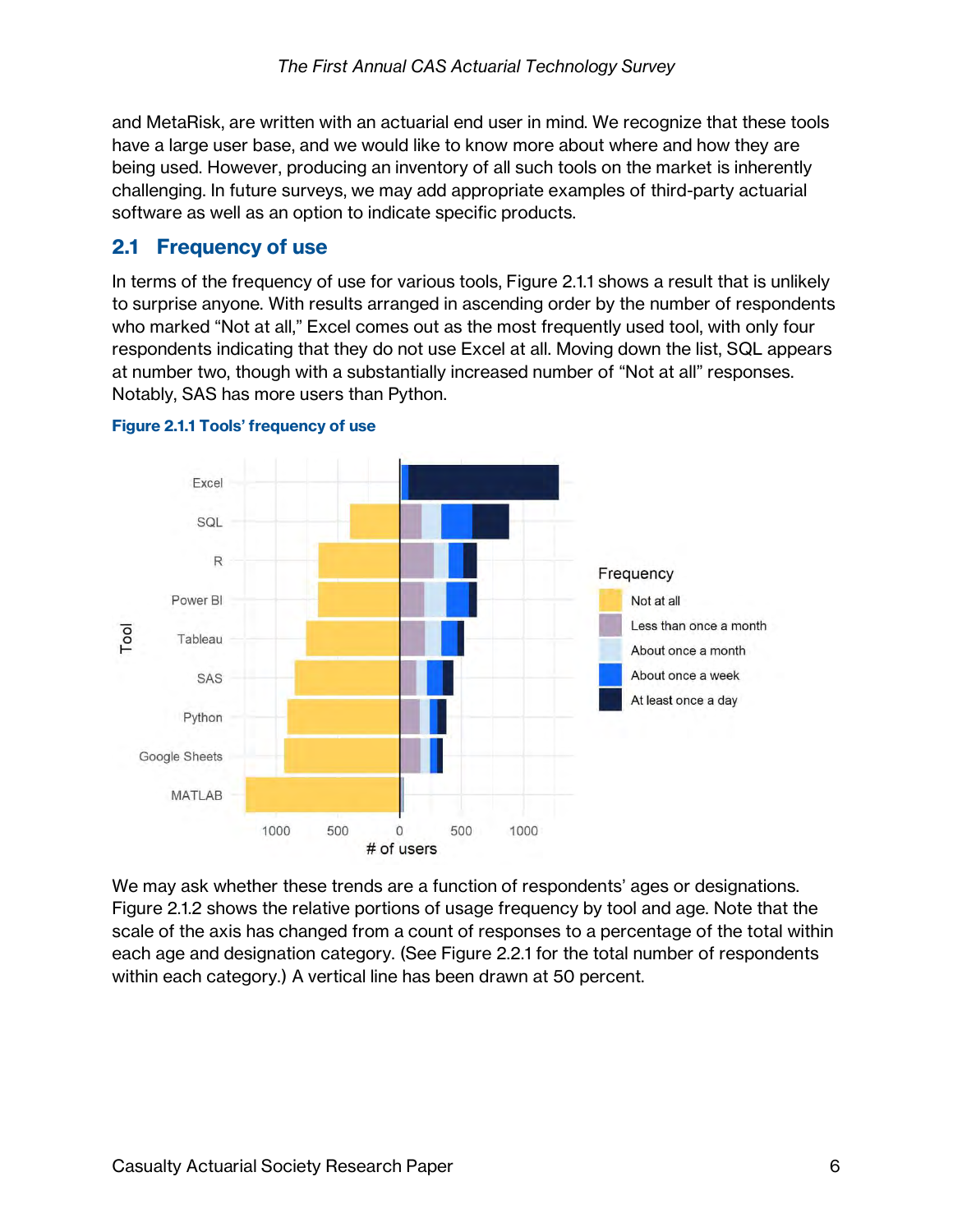

#### **Figure 2.1.2 Frequency of use by tool and respondent age**

We see a clear distinction based on age for SQL, SAS, R, and, to some extent, Python. This may be a function of the specific tasks that actuaries are called to perform at varying stages of their career. Notably, although MATLAB is not widely used, it is the only scripting tool with more frequent use among older actuaries.

The results for designation are parallel with those of age, although the patterns are less stark (Figure 2.1.3).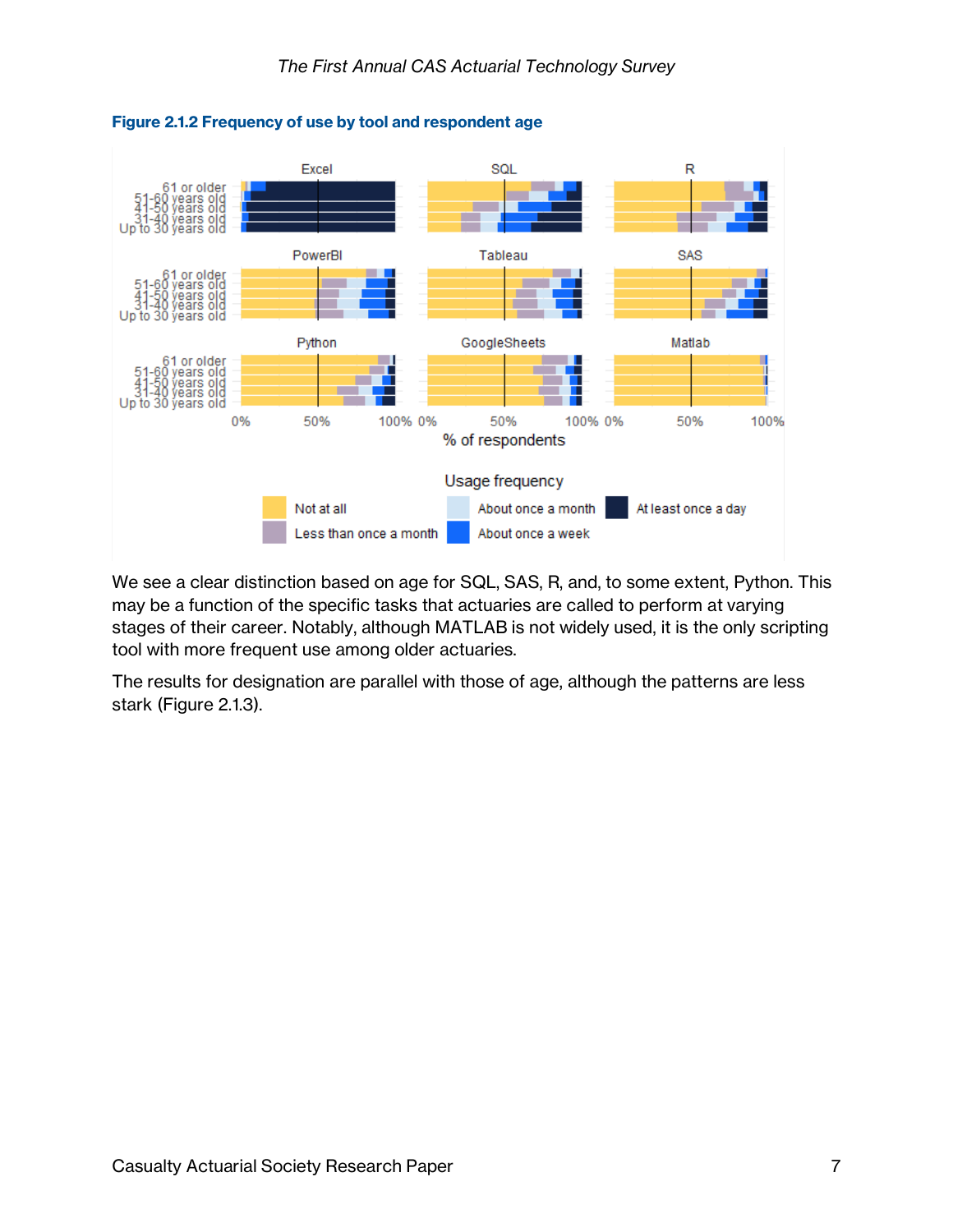

**Figure 2.1.3 Frequency of use by tool and respondent designation**

#### **2.2 Use of multiple tools**

Although virtually every respondent uses Excel from time to time, Excel is not the only tool that they use. True, there were 98 respondents who marked "Not at all" for every non-Excel tool (Figure 2.1.1). However, roughly two-thirds of respondents reported some level of use of other tools (Figure 2.2.1). The percentage of respondents who reported using several tools decreases when considering only tools that they used at least once a week.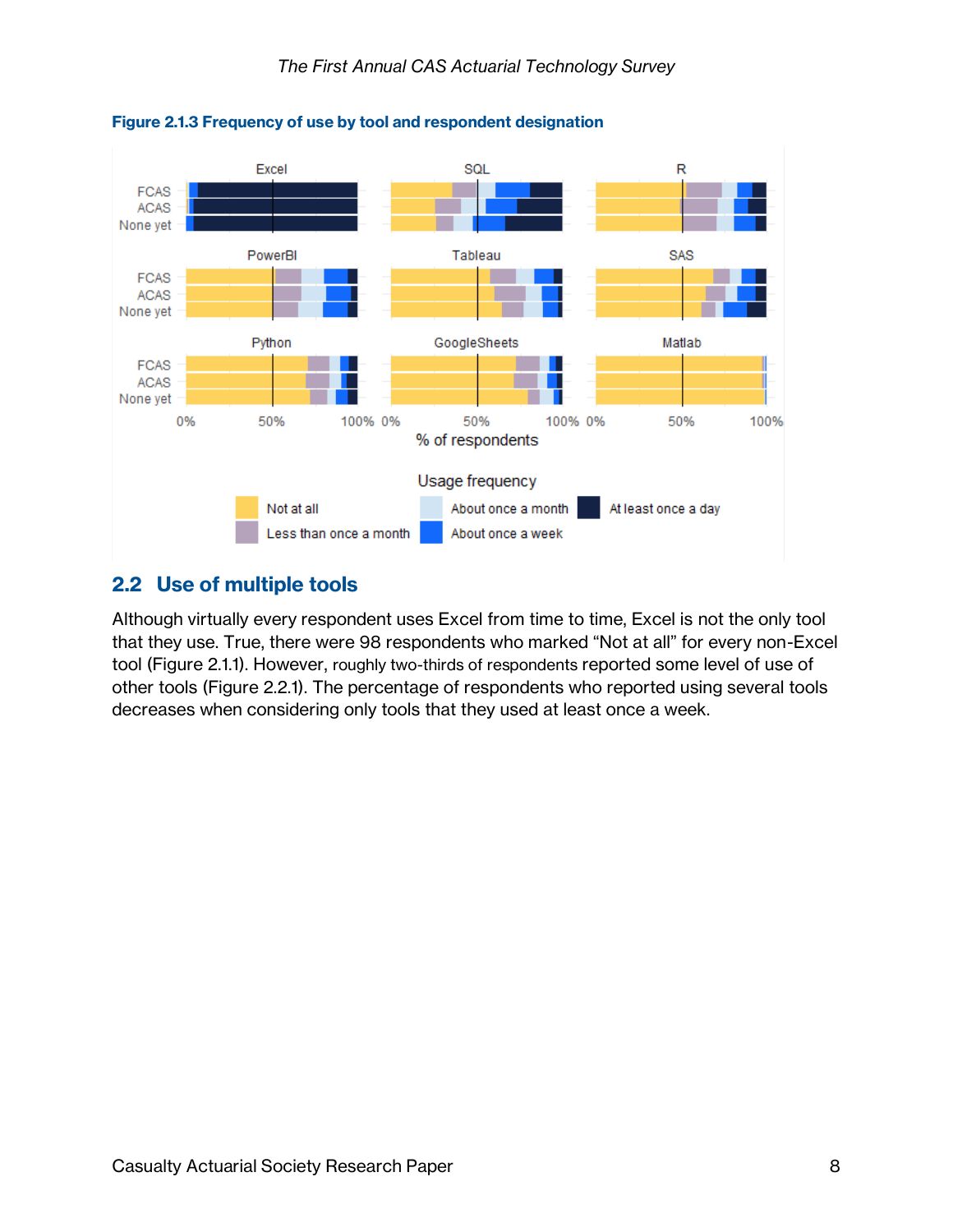







We may surmise that even if respondents can use a variety of tools, most of their work can be performed using only one or two. We should also note that maintaining fluency in multiple tools is difficult and may not be necessary for day-to-day tasks.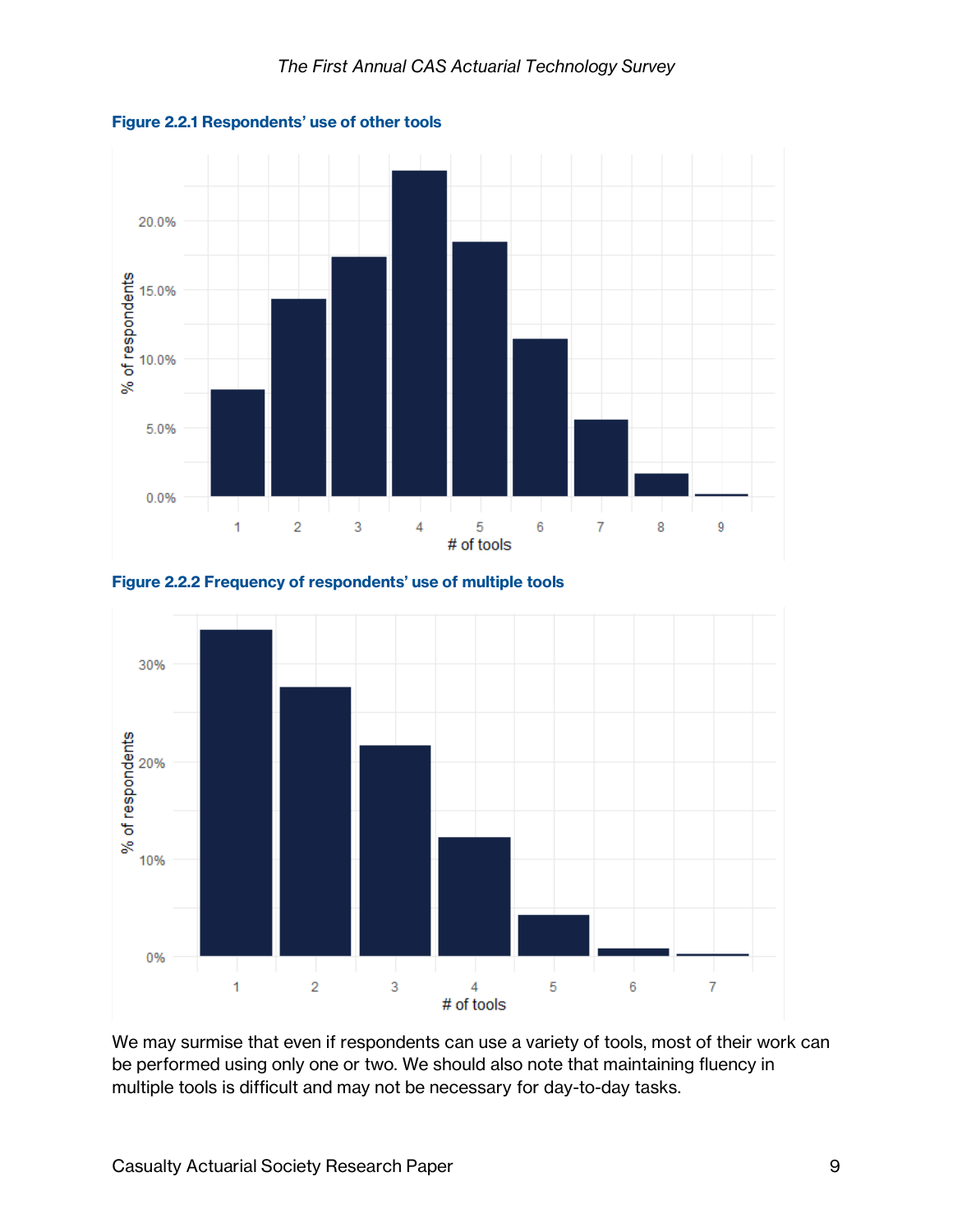### **3 Proficiency**

In addition to asking users how frequently they used particular tools, we also asked how they would regard their own proficiency. This is necessarily subjective, but it is revealing all the same; two things may be noted. First, even though they may use a particular tool at least once a day, many respondents do not regard themselves as experts, perhaps reflecting some level of modesty. Second, actuaries may consider themselves to be relatively proficient for tools that they are not presently using. This could reflect the fact that the respondent has mastered an older tool (such as MATLAB or SAS) that they no longer use. Alternately, they could be skilled in using a newer tool (such as Python or R) that their organization does not support. This year's survey does not include questions that can directly answer the reasons behind respondents' choices.



#### **Figure 3.1 Proficiency levels of respondents**

### **4 Suitability**

With the caveat that the survey does not capture all the tools that actuaries are using, we wanted to gauge the suitability of various tools in performing the core actuarial tasks of ratemaking, reserving and capital modeling. In Figure 4.1, the tools have been arranged in descending order by the number of users reporting the tool to be "very much" suited to the practice area.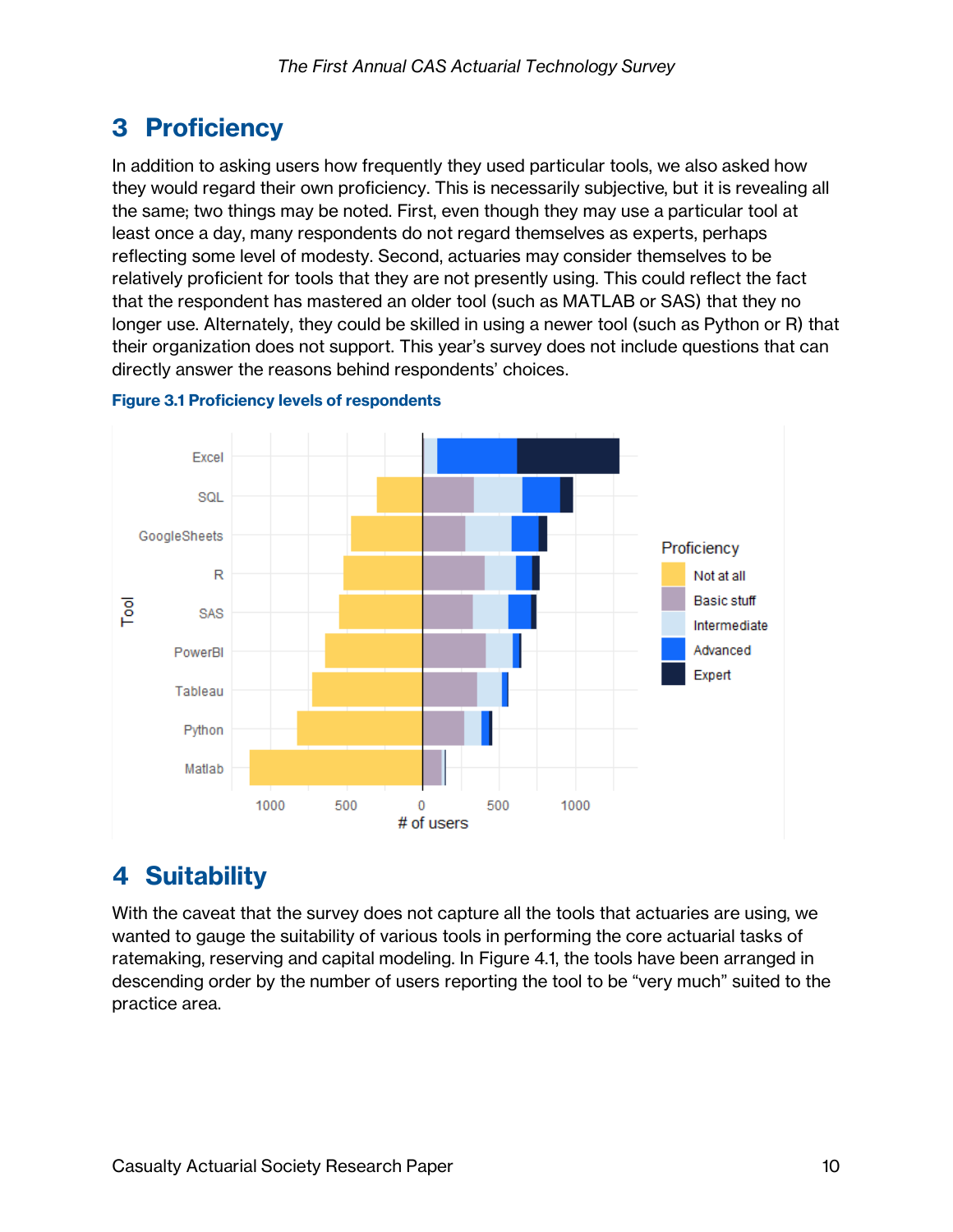

**Figure 4.1. Suitability ratings of all tools across actuarial practice areas**

Overall, we find that suitability aligns with usage. The scripting tools SAS and Python received higher ratings in suitability relative to their frequency of use. For all tasks, Google Sheets has the highest number of respondents marking it as not at all suitable, yet it still has its defenders.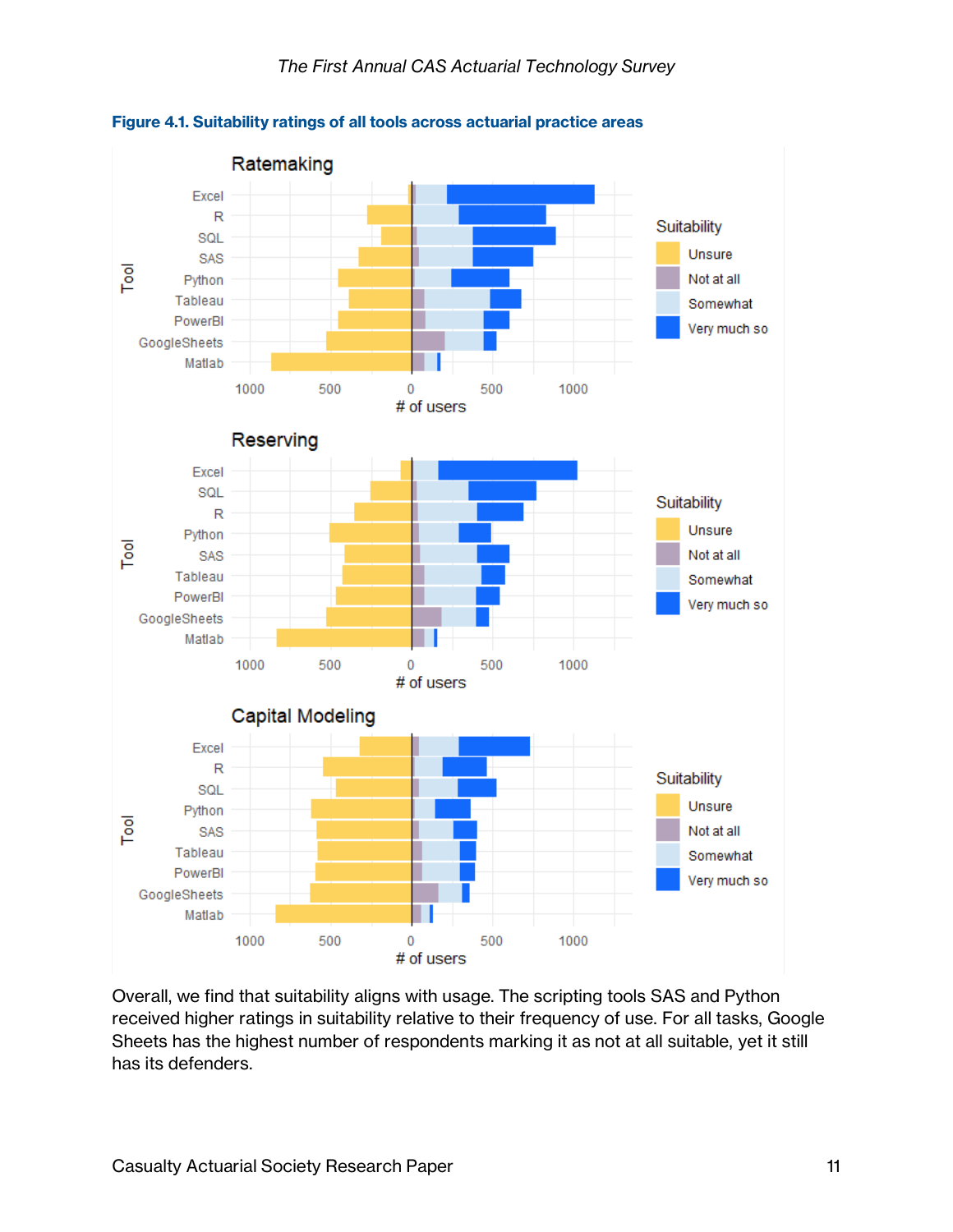Interestingly, the level of certainty about the suitability of some tools appears to vary by practice area. In particular, the certainty decreases from ratemaking to reserving to capital modeling. Figure 4.1 shows the suitability ratings totaled across all tools, with practice areas compared against one another.

In Figure 4.2, users who gave no response were not included. Inferring that a failure to mark an answer is equivalent to a response of "Unsure," Figure 4.3 groups blank and "Unsure" responses together. The overall conclusion is unchanged.



**Figure 4.2 Suitability by practice area (non-responses removed)**

**Figure 4.3 Suitability by practice area (non-responses grouped with "Unsure")**

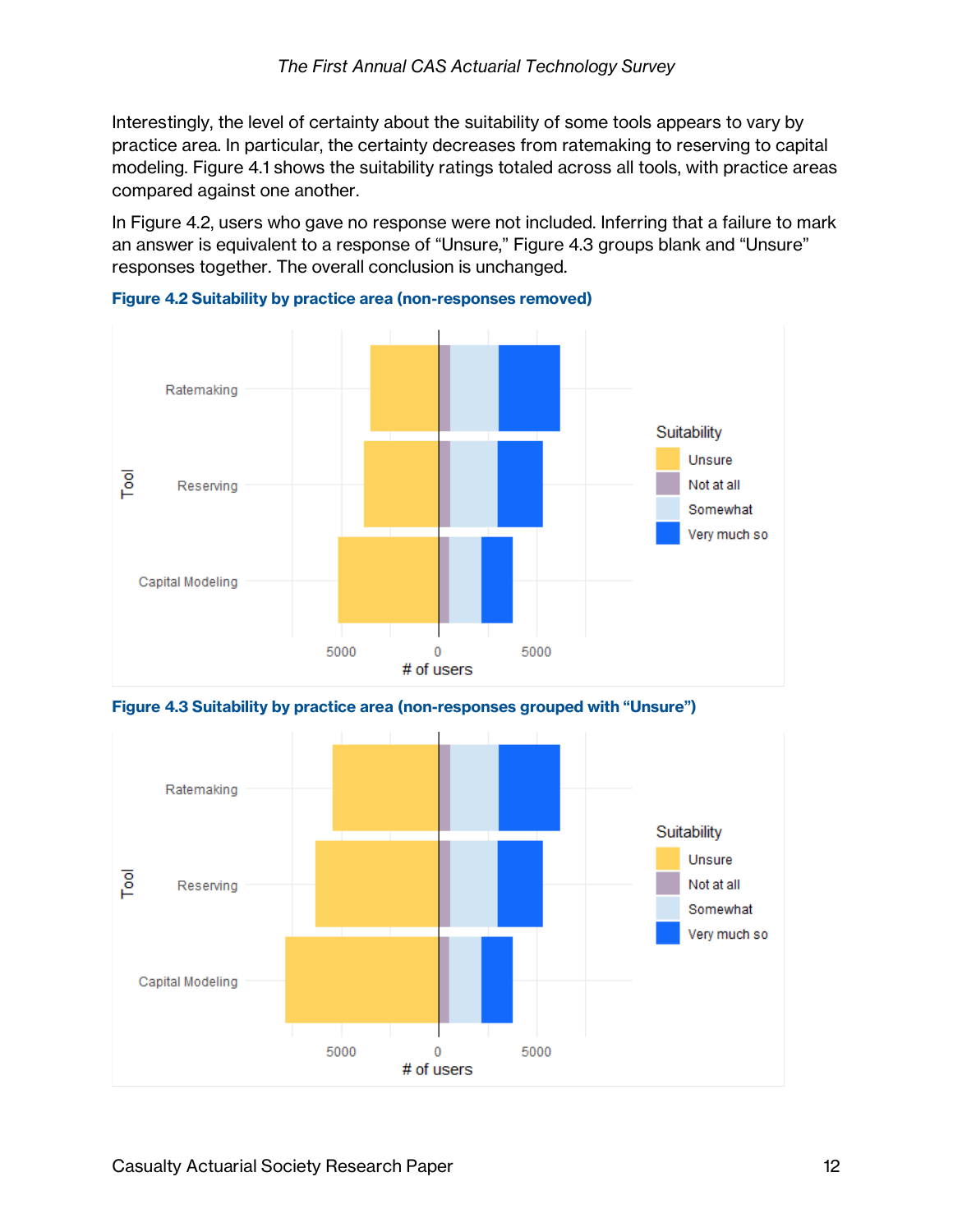These varying levels of uncertainty may stem from the inclusion of tools that the respondent does not use regularly. However, Figure 2.1.1's focus exclusively on Excel shows that the general pattern holds, with roughly 50 percent of respondents saying that they are not sure or that Excel is not at all appropriate for capital modeling.



**Figure 4.4 Suitability by practice area for Excel (non-responses grouped with "Unsure")**

There is greater uncertainty among the other tools. Figure 4.5 shows results for all tools, in order of the total responses across all practice areas that ranked a tool as somewhat or very suitable. Interestingly, in this analysis, SQL comes in second after Excel. SQL's primary use is data acquisition and aggregation, not predictive analytics. Admittedly, this may reflect a potential weakness in the survey since respondents are likely to acknowledge SQL's utility as part of the analytics pipeline. However, it may reveal that a nontrivial amount of work encompasses the construction of bespoke queries for ad hoc data analysis.

Notably, R and Python showed their largest (though admittedly small) number of "Not at all" suitability rankings for reserving. This is somewhat surprising given that both languages include chain-ladder packages written specifically to deal with property and casualty loss reserving.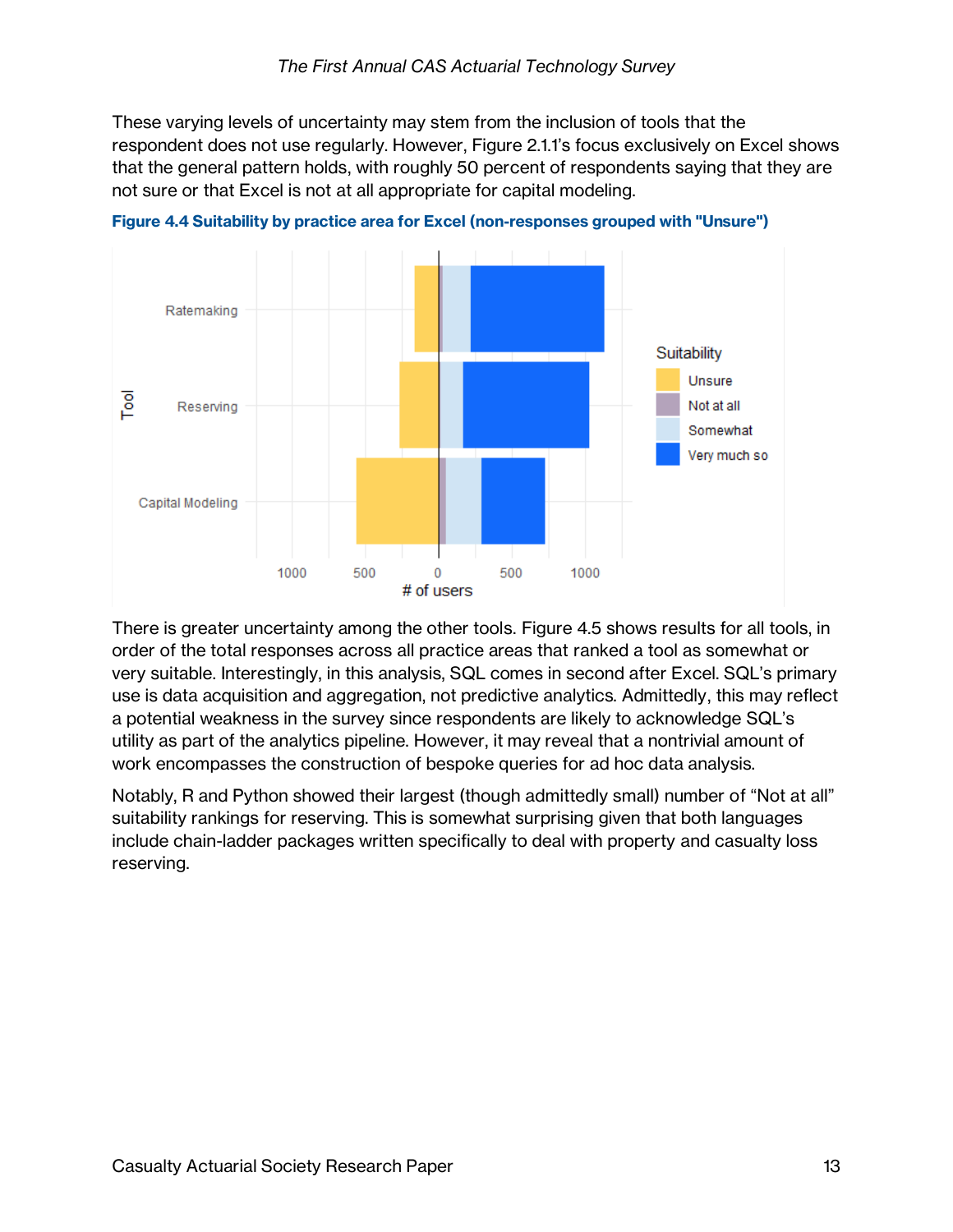

#### **Figure 4.5 Suitability by practice area for all tools (non-responses grouped with "Unsure")**

### **5 Barriers**

Excel is an entrenched element of the technology stack at many companies. Even when a solution like R, Python, or Octave carries no financial cost, actuaries may not move to learn and implement them. We asked respondents what barriers they find, both to learning new tools and implementing them. The results are shown in Figure 5.0.



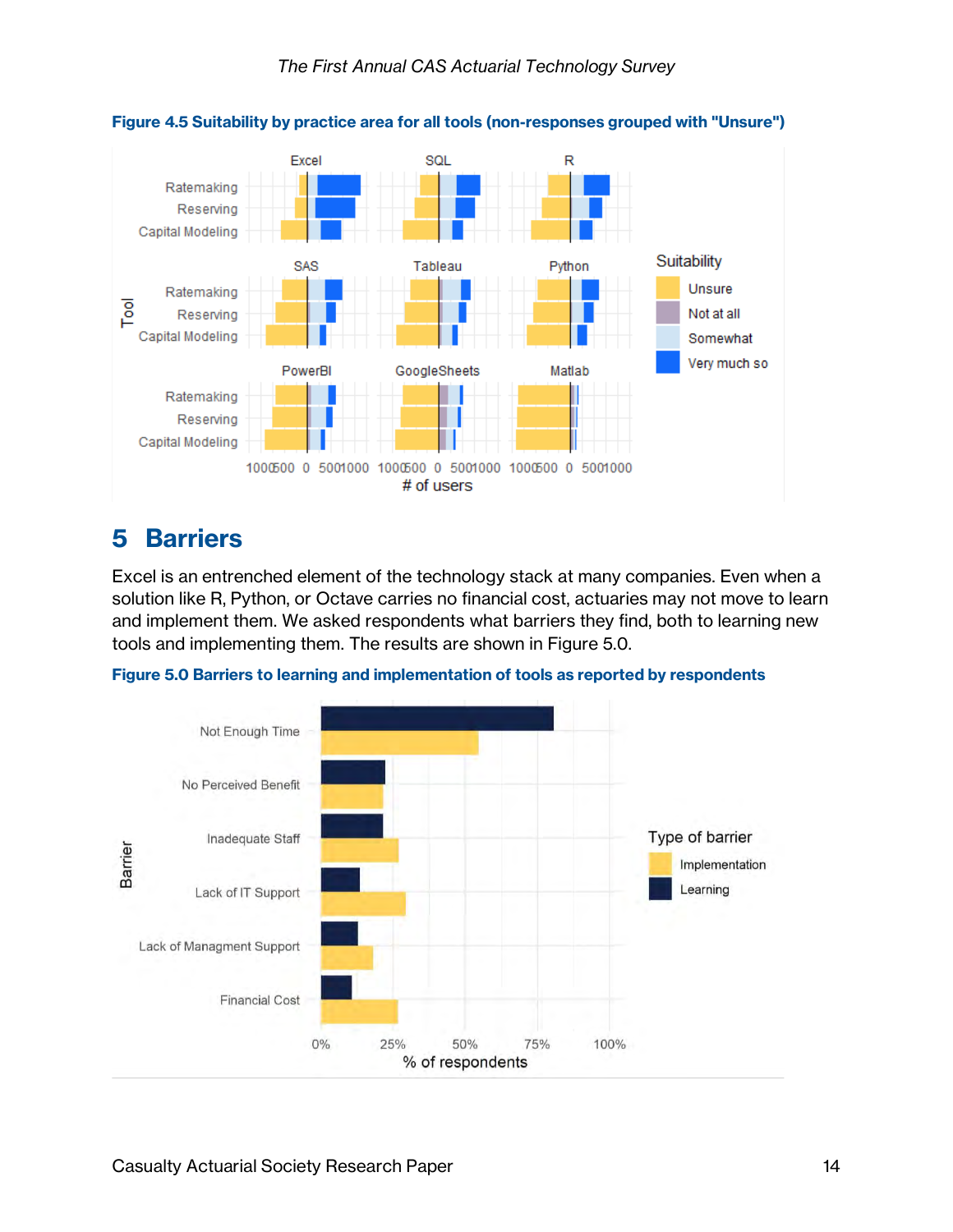No one who struggles with their workload will be surprised to see that more than three out of four respondents listed time as a barrier to learning new tools. This was also the number one barrier to implementation, though the percentage is lower at just over 50%.

For learning, the other barriers are below 25% each and little stands out. It may be reassuring to managers that cost does not seem to be an issue, nor is a lack of management support something which is seen an impediment for most respondents.

On the implementation side, the number two barrier is a lack of IT support. Though the numbers are not terribly high — a bit more than 25% — the figures for cost and staffing are also higher than the learning barriers. Additionally, those implementation barriers are all higher than the perceived benefit. Given that, there may be operational questions within some organizations. Are there actuaries who could embrace leading edge technologies if only IT were supportive? Is there an opportunity to invest in employees' time to clear the learning and implementation hurdle?

### **6 Interest in increasing proficiency**

Despite these potential barriers, many respondents indicated an intent to increase proficiency in some of the tools listed (Figure 6.1). R and Python—both scripting tools—had the highest numbers of respondents expressing interest in increasing proficiency, followed by SQL. It is interesting to note that Excel placed fourth, just ahead of the point-and-click Power BI and Tableau.



#### **Figure 6.1 Respondents interested in increasing their proficiency**

These results suggest a meaningful appetite for improvement, with a large number of actuaries expressing interest in increasing their skills in various tools—more than 600 for R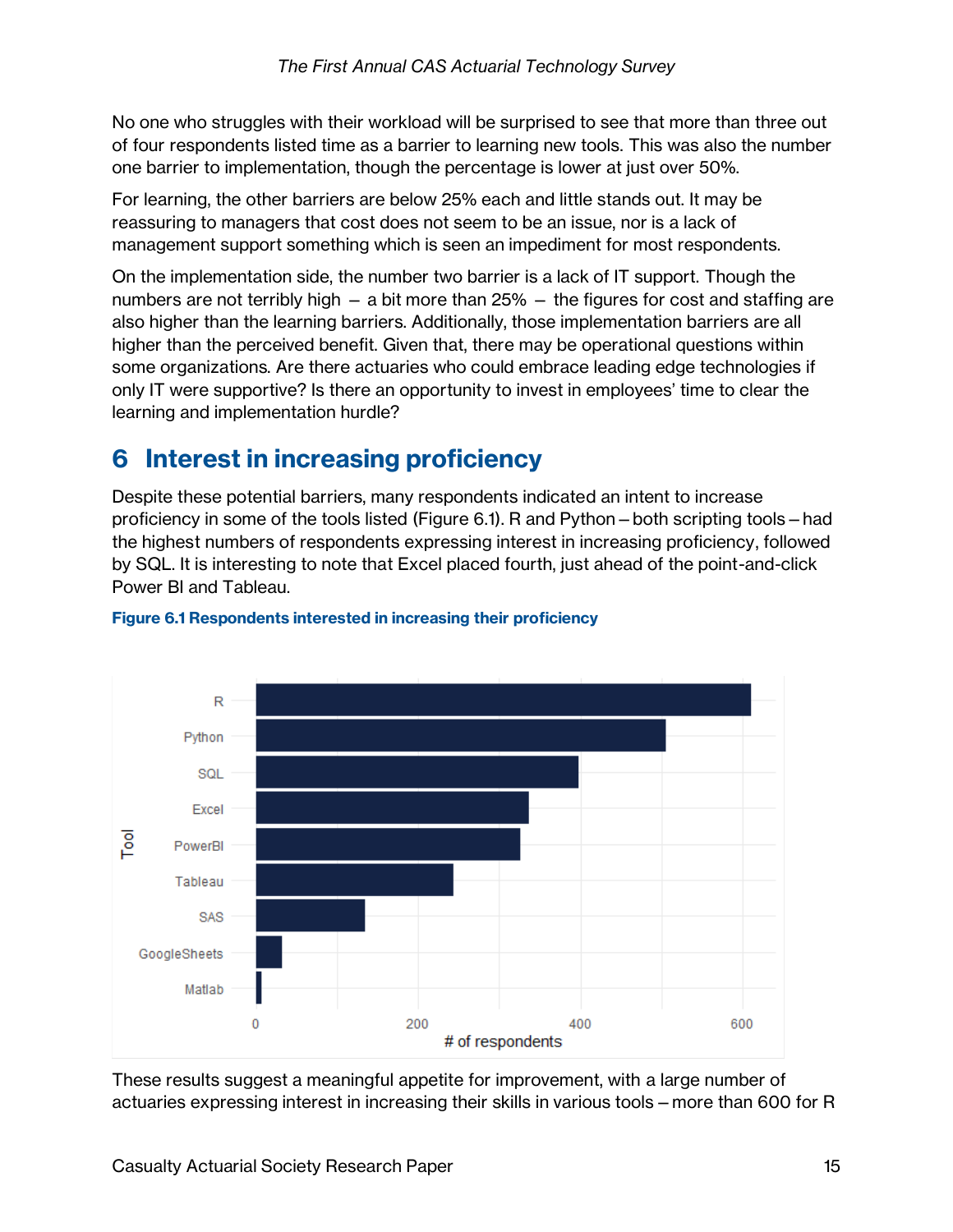and more than 500 for Python. However, the picture changes when viewed in the context of the entire survey population (Figure 6.2). No tool has more than 50% of all respondents indicating that they want to increase their proficiency. Does this low percentage present an opportunity for an actuary to differentiate themselves, or is it reflective of the technical and market realities of how actuaries are deployed in insurance enterprises? The answer to that question is, of course, a moving target and will vary between actuaries and from one company to another.





Given its ubiquity, Excel's relatively high placement in terms of respondents' interest in increasing proficiency is noteworthy. The data would suggest that this is a result of some users engaging with Excel often but not regarding themselves as sufficiently proficient. Most of those who intend to continue to improve their facility use Excel at least once a day, or once a week, with the top three bins (the rightmost blocks of the top row) using it daily (Figure 6.3). Of those, 20% of users who would deem themselves experts and who use Excel at least once a day want to get better. The percentages are higher for users who regard their skills as less than expert.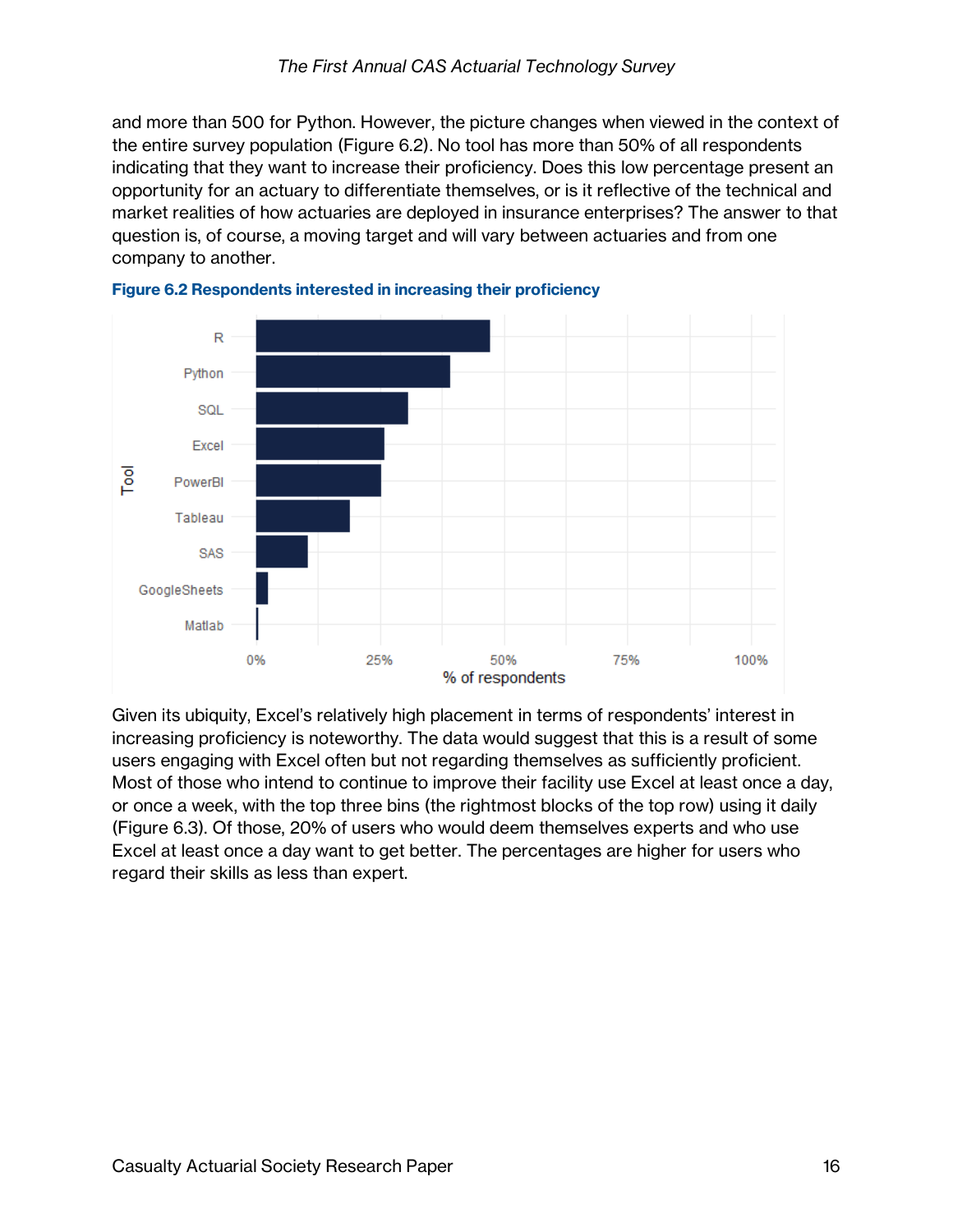

**Figure 6.3 Number of respondents who want to increase their proficiency in Excel**

What does this look like for R, Python, or SQL – the top three tools in terms of respondents' interest in increased proficiency? The results for R are shown in Figure 6.4 and the picture is quite different. The largest segments of responses come from actuaries who are using R less regularly and whose proficiency is a bit lower. This suggests that these respondents have an appetite for broadening their skills rather than gaining deeper knowledge of a tool that they have already mastered.



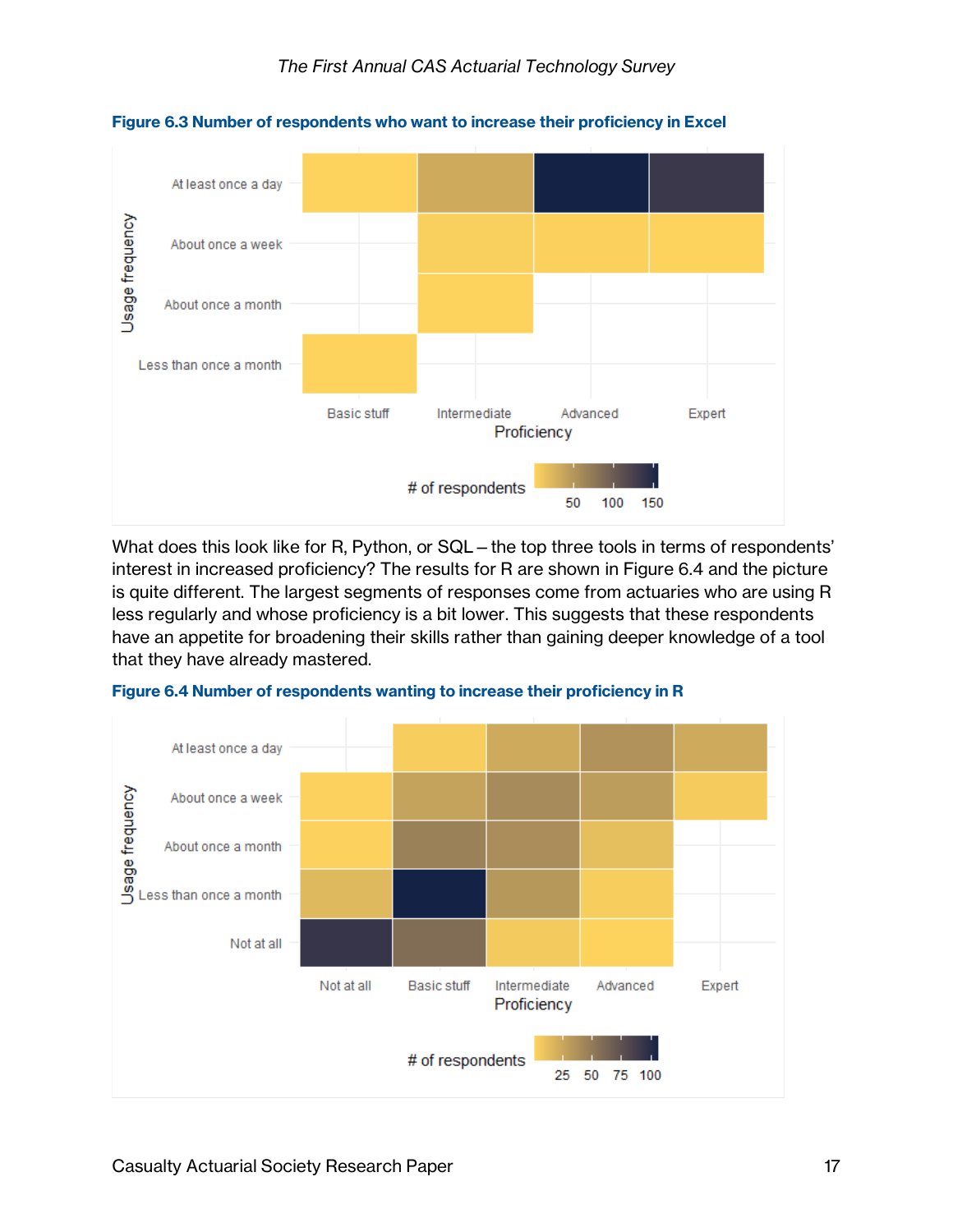For Python, the picture is similar, though with a slightly larger number of respondents at the bottom left, representing those who are not presently using Python and who regard themselves as being "not at all" proficient (Figure 6.5). Why would they want to invest in learning a tool that they are not presently using? We may infer any number of reasons, not least of which could be that these respondents are presently in a "chicken and egg" situation: They may feel that Python would be beneficial, but until they reach a basic level of understanding, they are not in a position to introduce it to their work. It will be interesting to see how this figure changes in subsequent surveys.

Turning to SQL, the view more closely resembles the situation for Excel (Figure 6.6). Even respondents who are reasonably adept with SQL want to continue to improve.



**Figure 6.5 Number of respondents wanting to increase their proficiency in Python**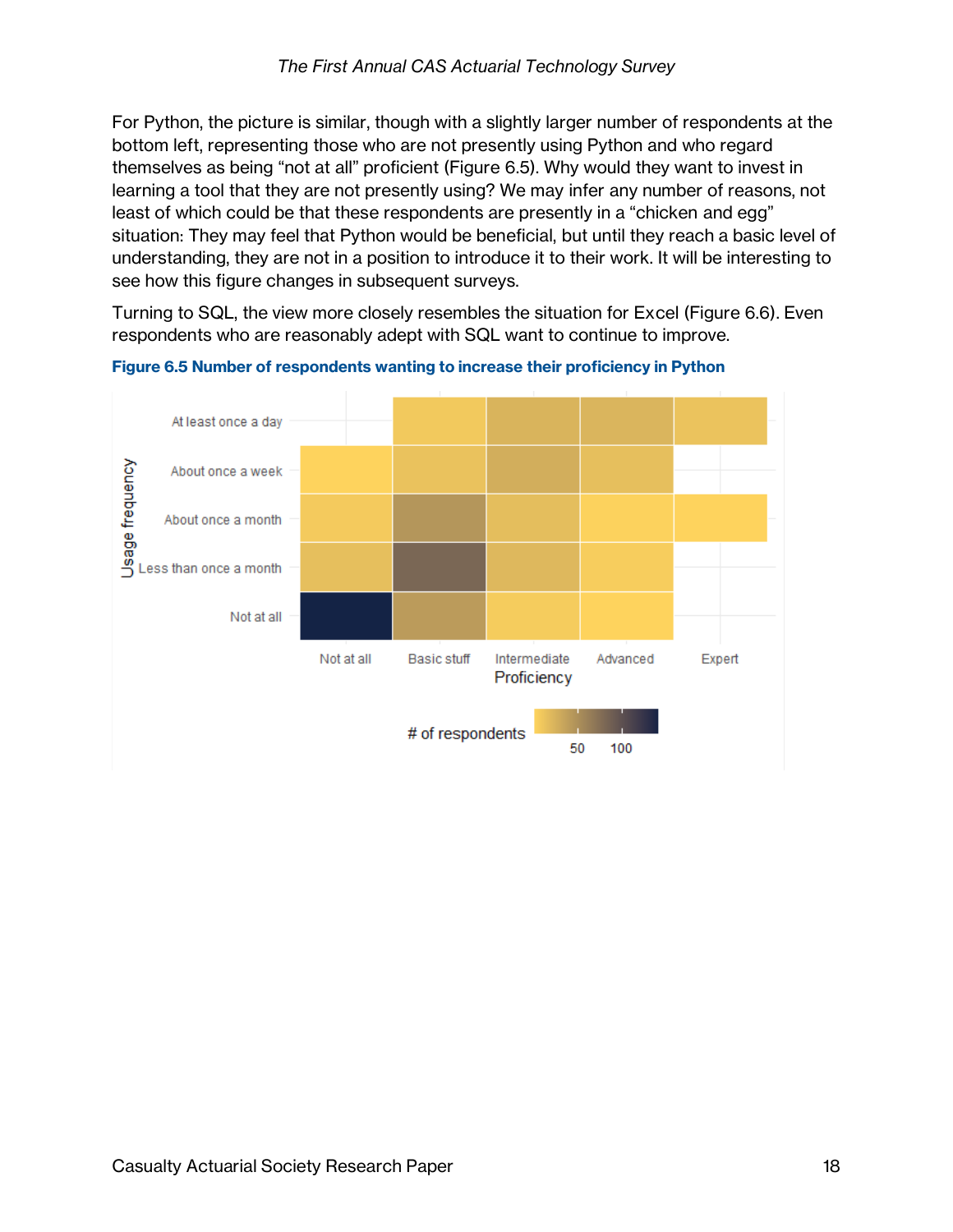

**Figure 6.6 Number of respondents wanting to increase their proficiency in SQL**

### **7 Techniques**

Finally, Figure 7.0 gives an overview of the use of some classic actuarial techniques alongside a few that have gained use in the past decade or so. Lines are drawn at 10%, 25% and 50%. Notably, fewer than a quarter of respondents use tree-based methods and barely more than 10% use Bayesian techniques or unsupervised learning methods. Despite all the recent talk about AI and deep learning, fewer than 10% of survey respondents use these methods at all.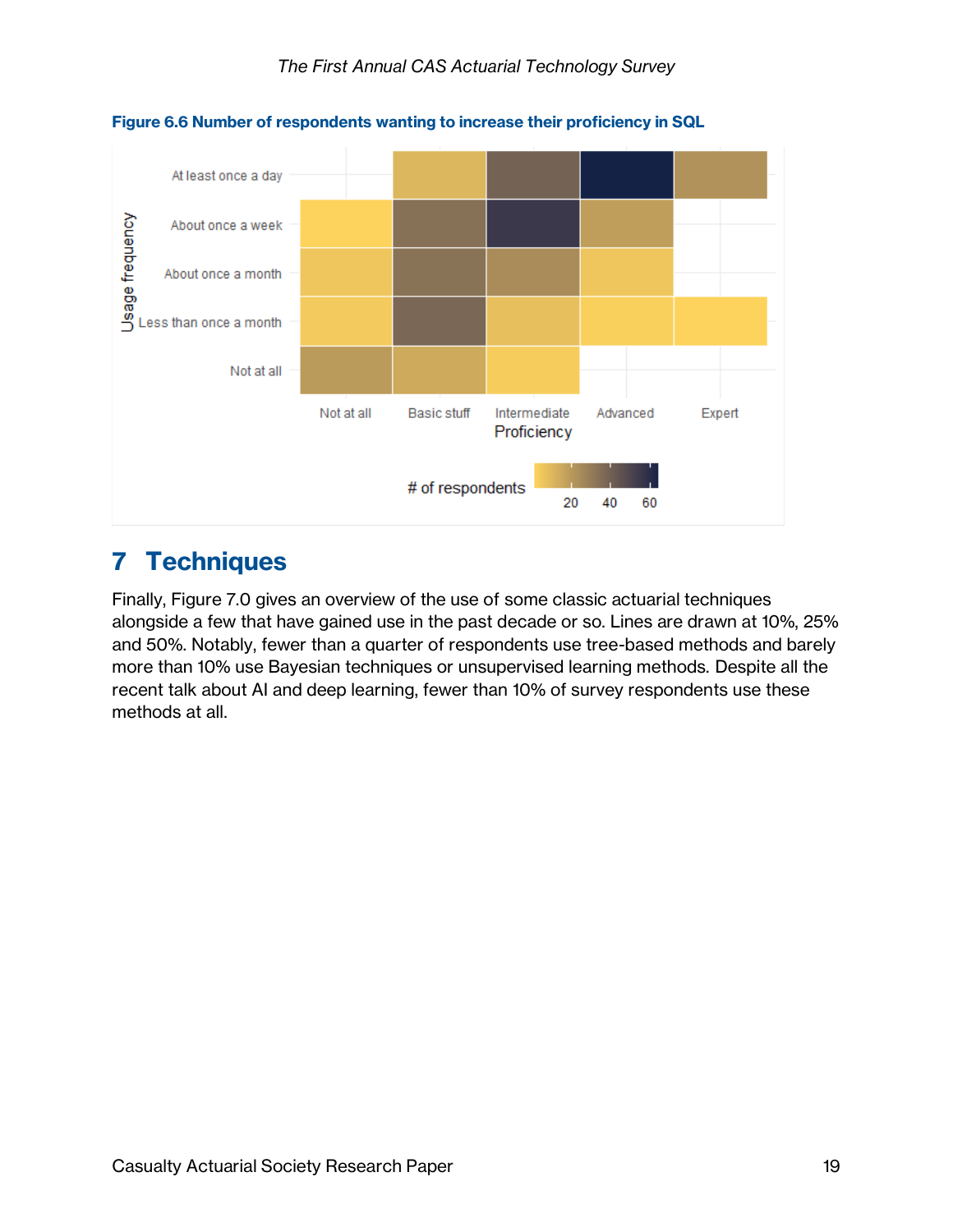

**Figure 7.0 Percentage of respondents' use of actuarial techniques**

### **8 Comments**

64 of the respondents chose to add comments. Here are a few that we found particularly interesting:

- "Analytic techniques leveraged can vary greatly by role, sometimes creating a perceived barrier to posting to a new role (don't know the tool, so unqualified for the job)."
- "Careful about inference from question about 'which methods we currently use should be.' This is far too tied to the past, and those methods are changing rapidly."
- "My direct-report analysts (22–27 years old) have been becoming frustrated with management's inability to keep up with technology. And since management doesn't want to devalue themselves, [they fall] back on cost/expense as excuse/reason to prevent us from learning more programming for automation."
- "The biggest challenge I have in learning other tools is lack of time. I see uses for R (for example), but my workload and deliverable timelines usually mean that I can abuse Excel more efficiently than climbing the learning curve for R."

### **9 Conclusion**

We are under no illusion that the information presented here can be considered the final word on how actuaries are using technology now, nor on how things may change going forward. Nevertheless, we find some results that substantiate conventional wisdom, along with some data which raises some provocative areas for discussion.